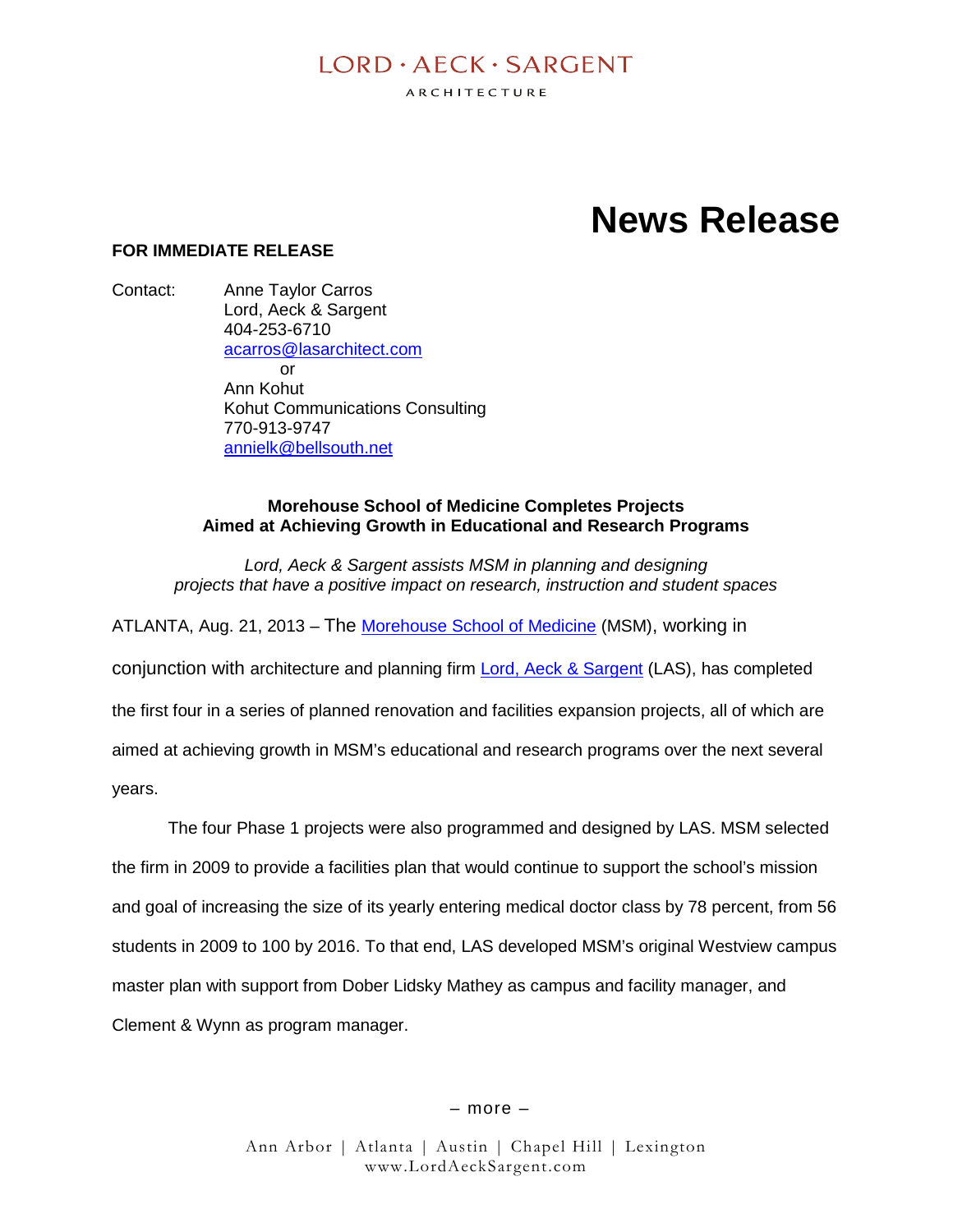#### **Lord, Aeck & Sargent / Morehouse School of Medicine Page 2**

The projects include: the addition of a state-of-the-art animal surgery suite to enhance research into the effective treatment of strokes; a graduate teaching laboratory for doctoral and master's degree students in the biomedical sciences; a renovated library that optimizes use of existing space and is designed for  $21<sup>st</sup>$  century study methods; and a renovated research laboratory that has consolidated MSM's four core biomedical research areas.

#### **Animal surgery suite is focal point of Neuroscience Institute**

The first of the four now-completed projects were renovations in the Neuroscience Institute, located in MSM's Multidisciplinary Research Center.

The focal point of the 4,300-square-foot renovations is an animal surgery suite for small animals. The suite comprises two animal holding rooms – one for pre-op and one for post-op – a procedure room and a necroscopy room. The \$490,000 project, which also included the design of a mass spectrometry center and renovated office space, was funded by a combination of money from MSM, the NIH and the U.S. Department of Energy.

"The renovations are enabling the creation of the infrastructure and framework for a stroke program that will make a major contribution to developing novel approaches to reduce the national burden of stroke," said Andrea Fox, MSM chief planning officer. "Inclusion of the state-of-the-art animal surgery suite has greatly improved MSM's capacity to conduct meaningful research in this area."

#### **Grad students get their own learning lab**

The next project, a 3,022-square-foot graduate teaching laboratory on the second floor of MSM's Hugh Gloster Building, now provides graduate students with a much-needed site for early hands-on training in key laboratory skills that they can carry with them as they pursue their advanced biomedical research.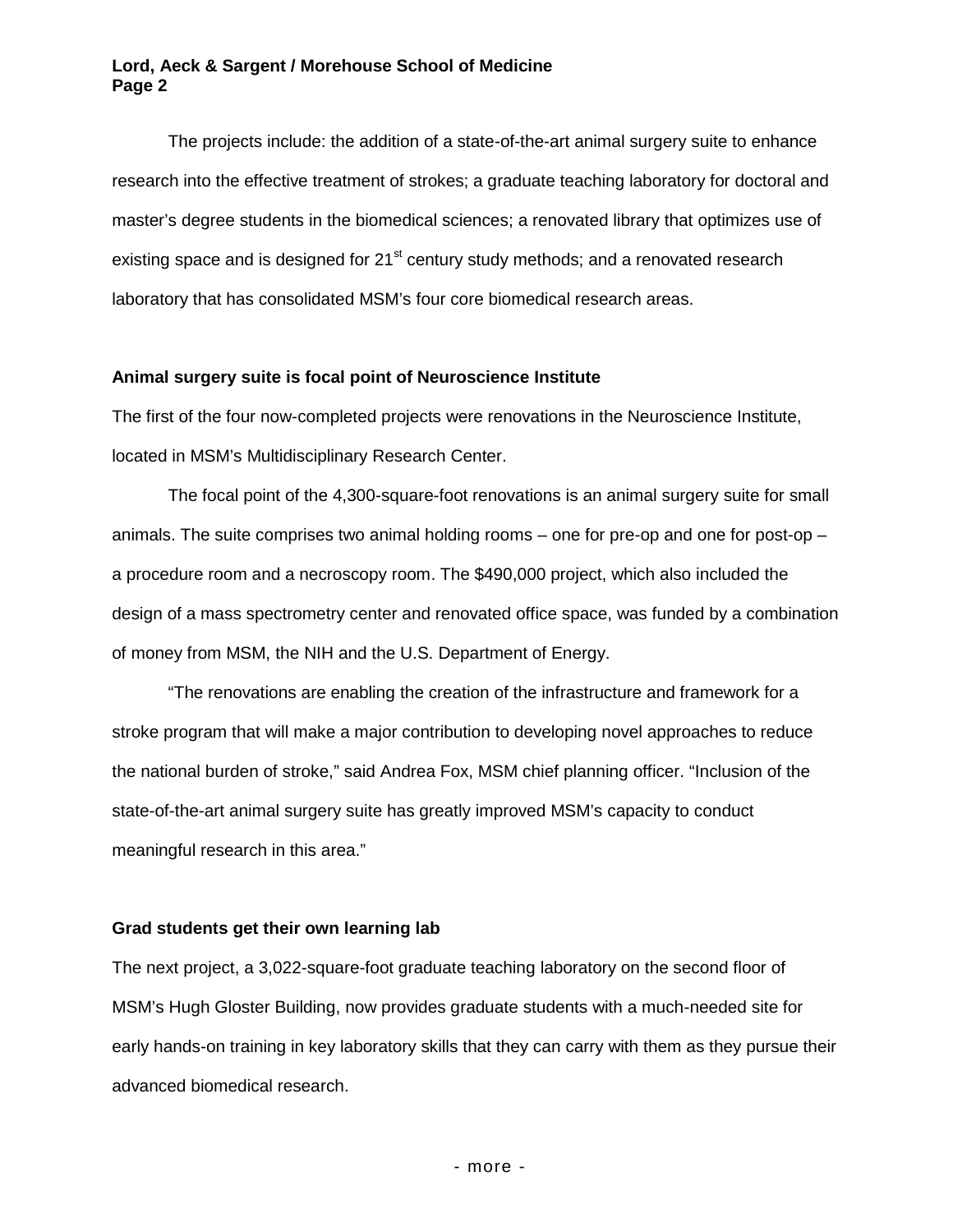"We designed the graduate teaching lab to provide a dedicated space for the graduate students," said Warren Williams, LAS principal-in-charge of the MSM campus master plan and ensuing projects. "Now they have their own environment for learning basic lab research techniques such as the use of fume hoods, tissue cultures, electrophoresis and Western blotting."

Williams noted that the \$500,000 graduate teaching lab design was created based on the project-based active learning concept, where technology supports team learning. Teams of six grad students work together surrounded by four monitors set up around the lab perimeter. A large monitor at the front of the room allows the professor to display an image from one team's work so that all the other teams can see.

"The flexibility of the graduate teaching lab space has also allowed the lab to be used for students in MSM's pipeline programs in order to encourage and prepare high school and college students to pursue higher education and careers in the sciences," MSM's Fox said. "We're thrilled to have this key addition to our training facilities, as it will benefit our students and research training programs for many years to come."

The graduate teaching lab – which also includes spaces for students to store equipment. study, eat and interact – was funded from Title III money and private donations.

## **Reconfigured, renovated library includes reconfiguring dead for usable space**

The third and fourth renovation projects, located on the first and second floors of the Medical Education Building, were undertaken simultaneously. First, however, overflow library space on the second floor had to be moved down to the first in order to make way for the core research consolidation project, which was planned to take up the entire second floor.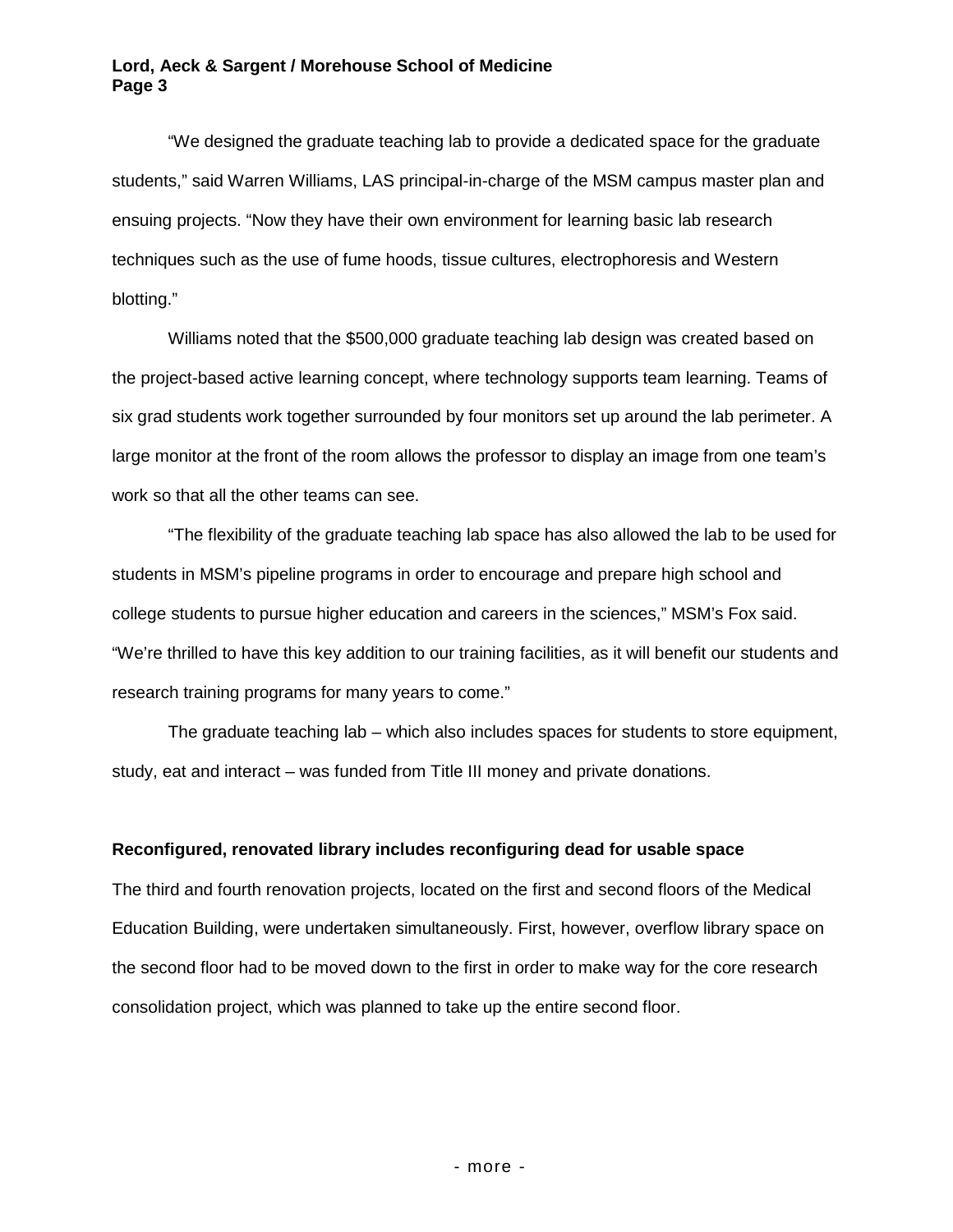#### **Lord, Aeck & Sargent / Morehouse School of Medicine Page 4**

"Prior to the reconfiguration of the MSM library, a great deal of space was taken up by rows of stacks," Williams said. "Our design removed many of these rows, and MSM consolidated and digitized the library collection. So we reconfigured the dead space taken up by the stacks for usable space to include a new circulation desk; flexible, new multipurpose teaching space; archival space and administrative support space consisting of 24-hour teaming rooms, conference rooms; and informal reading areas in a brighter setting."

The 24-hour study, or teaming rooms, each usable by up to six students, include power along the walls for Internet and MSM network access. Each room also sports an interactive white board to encourage team collaboration.

"The library renovations, along with upgraded computers, assure the continued key role of the library as the hub of student learning," Fox said. "Since the library opened in the first quarter this year, we've seen a significant increase in use of all facets of the space."

Like the graduate teaching lab, the \$1.5 million library modernization was funded with Title III monies and private donations.

#### **Consolidated core research lab targets LEED silver certification**

The need for creation of a research lab that would centralize MSM's four biomedical core research areas – Analytical Chemistry and Protein Profiling; Biomedical Technology Service Laboratory; Cells and Tissues; and Gene Profiling – was driven by both the fact that they had been in scattered locations on the Westview campus as well as the need to optimize utilization of space for equipment, prep facilities and human and technical resources.

The 17,603-square-foot, \$10 million core research lab, comprises one large open research lab, eight support labs, administrative spaces and restrooms updated to meet ADA standards.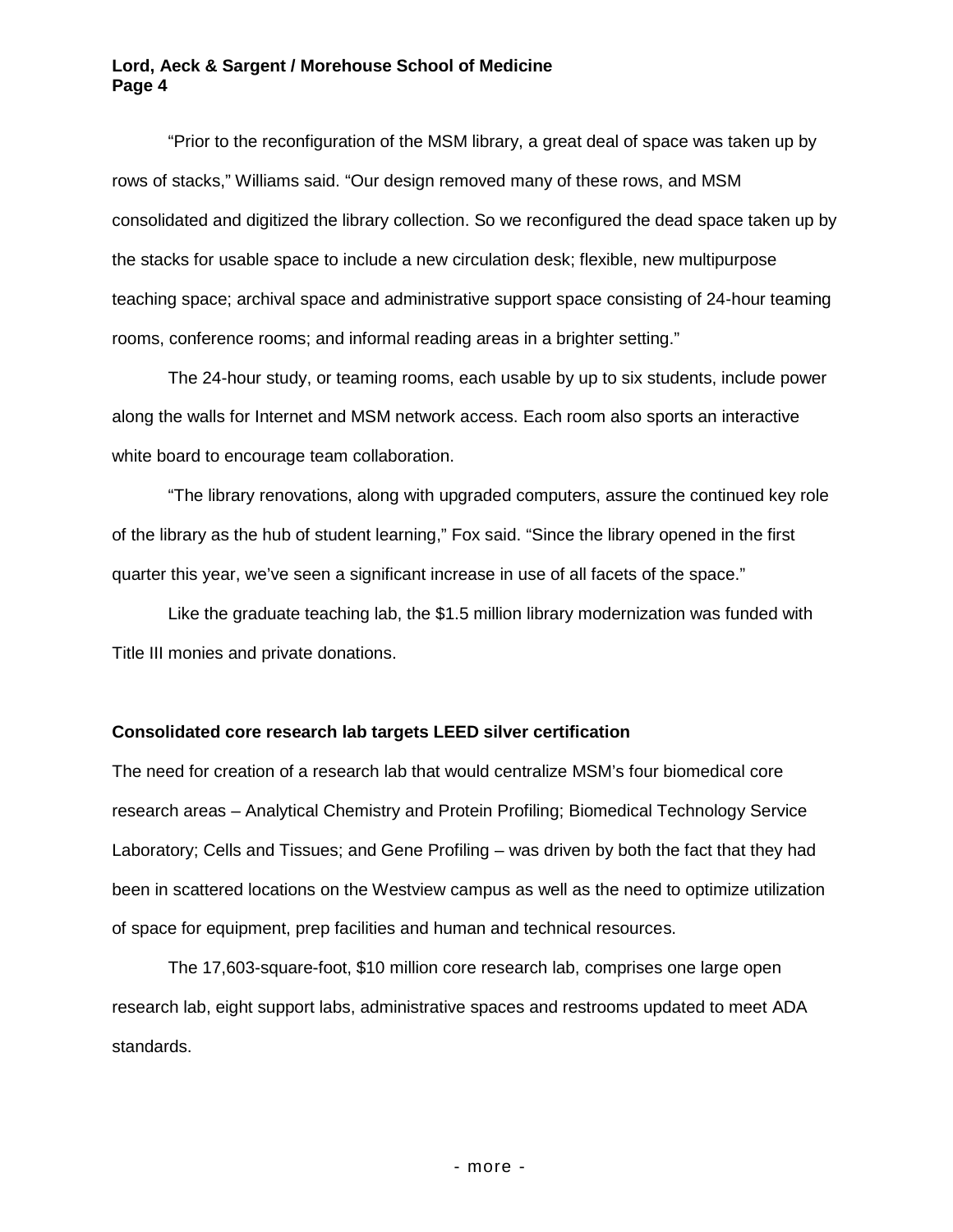"In addition to the lab space," Williams said, "we maintained a corridor, which had existing interstitial space for utilities. We added to the interstitial space a cylinder storage room that pipes CO2 to the benches in the open lab and to incubators throughout the space. This allows vendors to refill the cylinder without having to enter the lab."

The second floor of the MEB renovation project is targeting LEED silver certification from the U.S. Green Building Council. Sustainable design strategies include electrical and mechanical upgrades, including chilled beam technology for cooling; daylighting from the east all the way into the open lab through the use of glass walls; water use reduction; low-emitting materials and finishes; construction waste management; recycled construction materials; and more.

The project was funded with an NIH grant for which LAS helped MSM apply. "Lord, Aeck & Sargent was a partner on the grant application development team and a key to our success in obtaining project funding," Fox said.

# **LAS retained as executive architect**

"Working with MSM has been an exciting experience in that we've been a true partner in helping the school achieve its goal to increase incoming classes each year until there are 100 students in 2016," Williams said.

"And like all projects that architects undertake, we were presented by challenges," Williams continued. "Our challenge at MSM was to bring our space planning expertise to a campus that was widely spread out. We addressed that in our campus master plan, and since then we've helped MSM to prioritize projects and in effect, have acted as executive architect. We've handled everything for MSM, things like move-in and move-out coordination, LEED administration, facilities management, project management and construction management."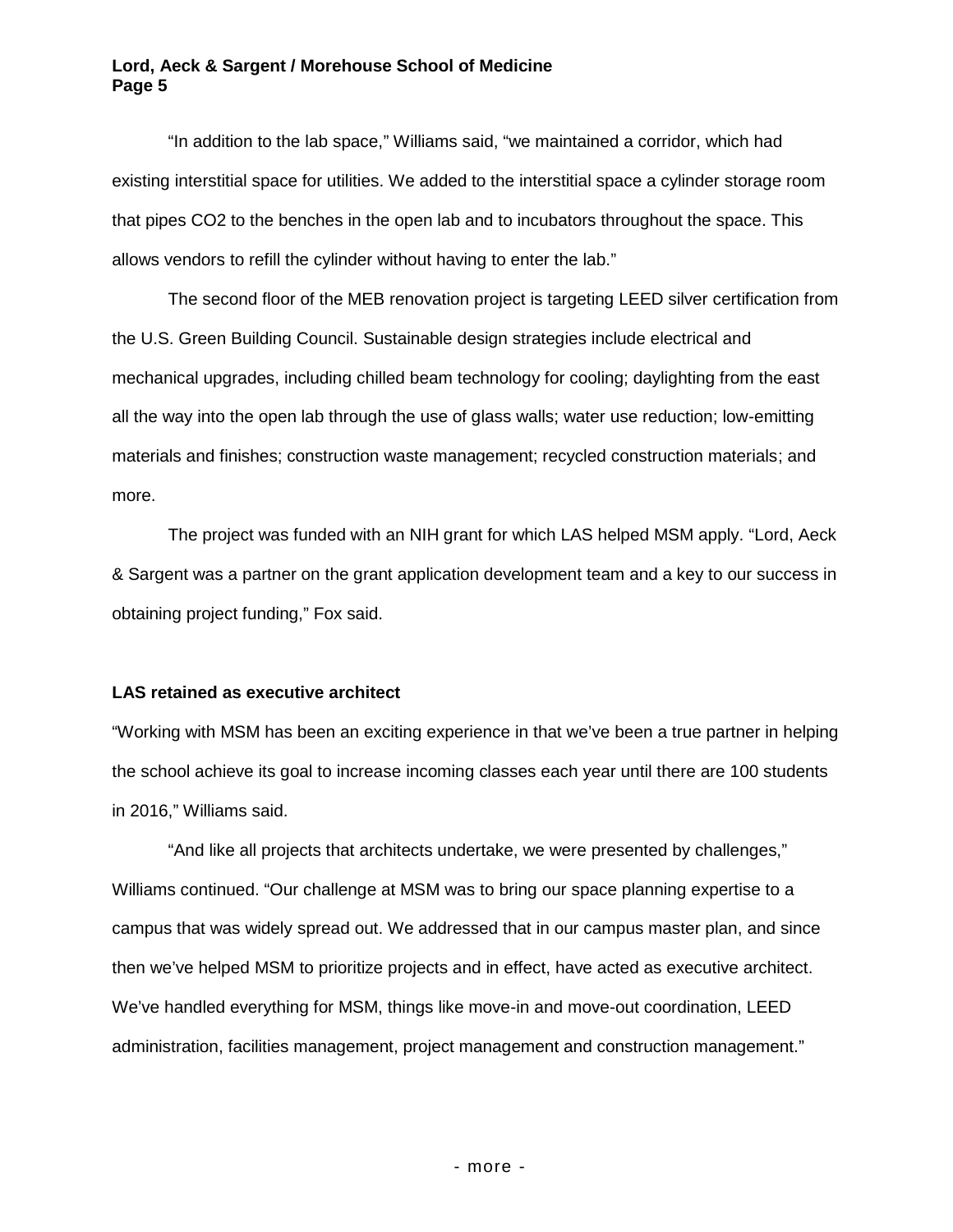Added Fox, "Together MSM and LAS have planned and completed renovation projects

here at MSM that are relatively small but will have great impact on our research, instruction and

student spaces."

# **Project Teams**

The Morehouse School of Medicine Multidisciplinary Research Center surgery suite project team included:

- Lord, Aeck & Sargent (Atlanta office) architect
- BAA Mechanical Engineers (Atlanta) MP/FP engineer
- Womack Lundstrom (Atlanta) electrical engineer (consultant to BAA Mechanical)
- C.D. Moody Construction (Lithonia, Ga.) construction manager

The Morehouse School of Medicine Hugh Gloster Building graduate teaching lab project team included:

- Lord, Aeck & Sargent (Atlanta office) architect
- BAA Mechanical Engineers (Atlanta) MP/FP engineer
- Womack Lundstrom (Atlanta) electrical engineer (consultant to BAA Mechanical)
- DPR Construction (Atlanta office) construction manager

The Morehouse School of Medicine library reconfiguration and renovation project team included:

- Lord, Aeck & Sargent (Atlanta office) architect
- BAA Mechanical Engineers (Atlanta) MP/FP engineer
- Womack Lundstrom (Atlanta) electrical engineer (consultant to BAA Mechanical)
- Turner Construction Company (Atlanta) construction manager

The Morehouse School of Medicine Medical Education Building second floor lab renovation and research core consolidation project team included:

- Lord, Aeck & Sargent (Atlanta office) architect
- BAA Mechanical Engineers (Atlanta) MP/FP engineer
- Womack Lundstrom (Atlanta) electrical engineer (consultant to BAA Mechanical)
- Turner Construction (Atlanta) construction manager

#### **About Lord, Aeck & Sargent**

Lord, Aeck & Sargent is an award-winning architecture and planning firm serving clients in academic, historic preservation, scientific, arts and cultural, and multi-family housing and mixeduse markets. The firm's core values are responsive design, technological expertise and exceptional service. The firm is listed as 28<sup>th</sup> in *Architect*, the Magazine of the American Institute *of Architects*' annual "Architect 50" ranking of U.S. architecture firms. The ranking is based on business, sustainability and design excellence/pro bono. In 2007, Lord, Aeck & Sargent was one of the first architecture firms to adopt The 2030 Challenge, an initiative whose ultimate goal is the design of carbon-neutral buildings, or buildings that use no fossil-fuel greenhouse gasemitting energy to operate, by the year 2030. Lord, Aeck & Sargent has offices in Ann Arbor, Michigan; Atlanta, Georgia; Austin, Texas; Chapel Hill, North Carolina and Lexington, Kentucky. For more information, visit the firm at www.lordaecksargent.com.